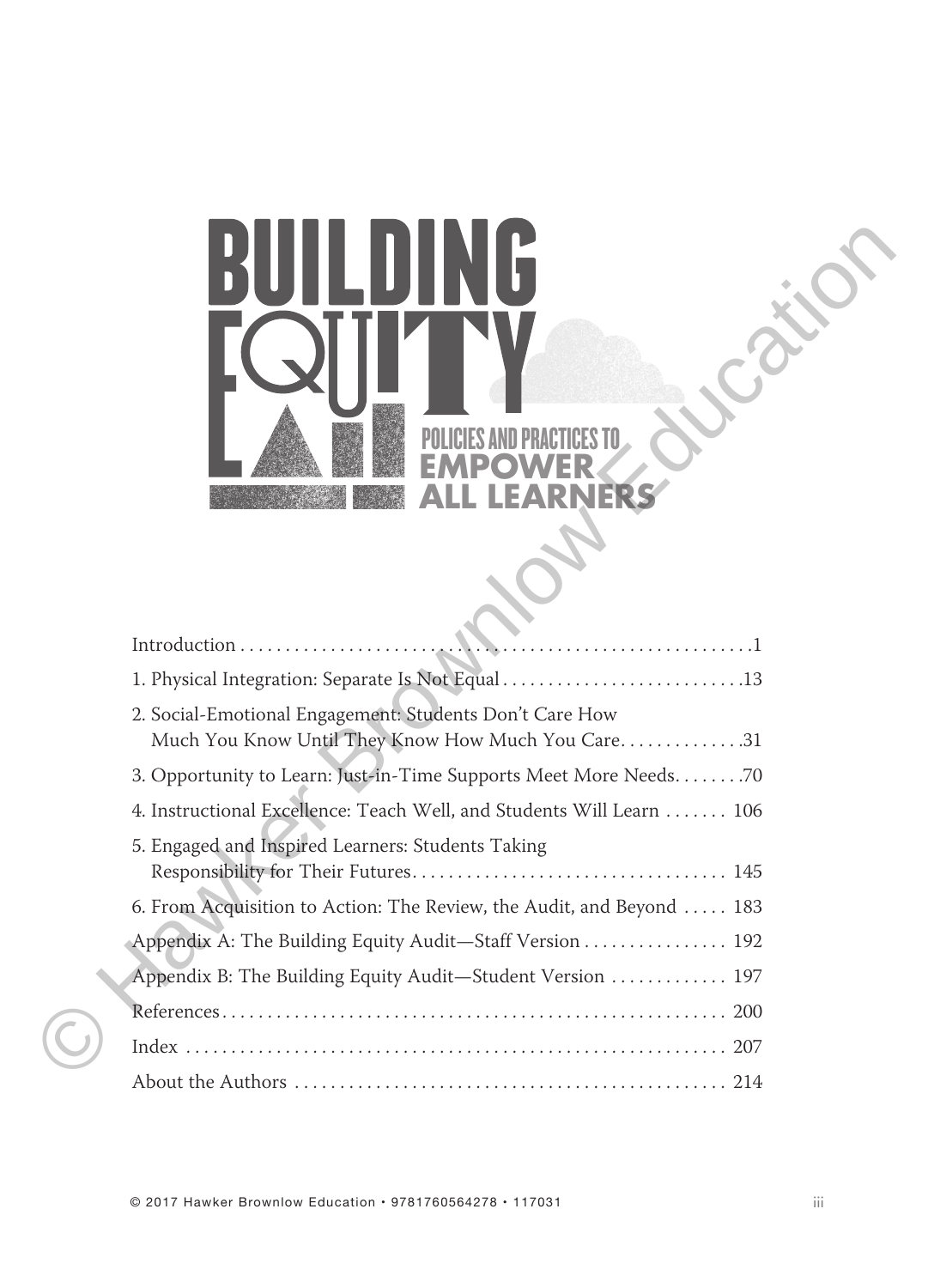## **Introduction**

A Chinese-American man dressed in workout clothes and flip-flops was on his way to the gym when he stopped by his local elementary school to enroll his son in kindergarten. The staff member at the front desk asked for ID and proof of residence. The man produced his ID and a utility bill, which his neighbors had assured him would be sufficient. The front desk worker apologized. The school needed to see a mortgage statement or rental agreement in addition to a utility bill, she explained. Two days later, this same man stopped by this same elementary school on his way home from work, dressed in a suit and tie. He had the required mortgage statement, but this time, the person working at the front desk asked only for a utility bill. His son was enrolled within minutes. **Introduction**<br>
A Chinese-American man drased in workout clothes and flip-flops weather<br>
As way to the gran when he stopped by his local elementary school to encol<br>
his son in kindergaren. The staff member at the front de

Some might look at this parent's experience and think, "No harm done." There was a minor obstacle, but eventually the man enrolled his son. Others see inequity—an example of the kind of bias that is all too common in schools. We don't know if the first staff member always requires two forms of documentation and the second only one, or if this parent's race and clothing influenced the treatment he received. What we do know is that he came away from the experience wondering why he was targeted and whether or not his son would be treated fairly in this new school.

A fair shot—that's what parents and students expect from their schools. Of course, some would not mind a little special treatment, but they believe that, at the core, schools have to be fair.

What it means for schools to be fair has changed over the decades. At one point in history, it was deemed fair to exclude girls from science classes. It was once considered fair to segregate students based on their race or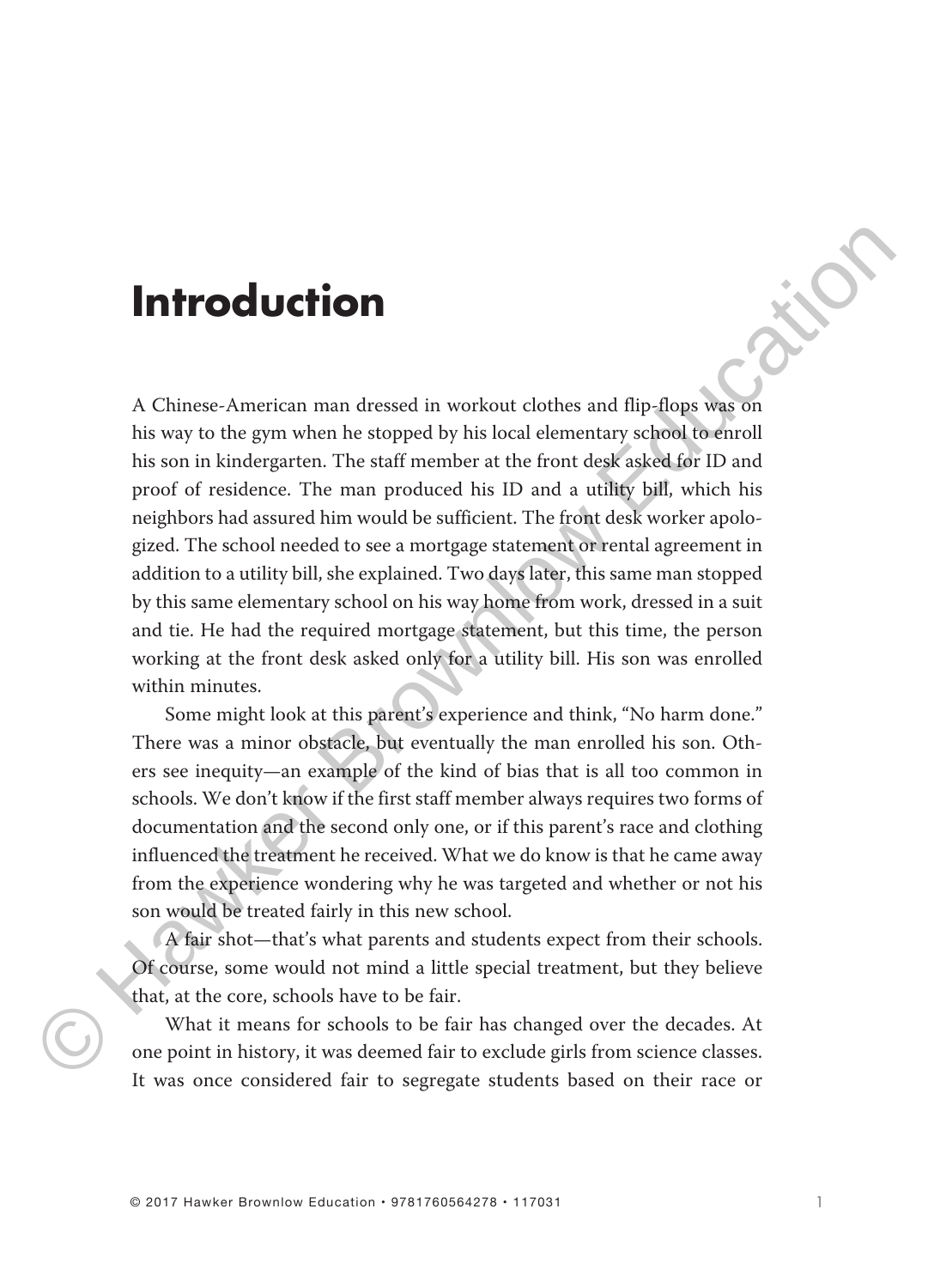ethnicity. Today, we think of fair as being not just equal but equitable. That's an important distinction. Whereas *equal* means everyone gets the same treatment and services as everyone else, *equitable* means each person gets what he or she needs to succeed. For example, in an equal situation, everyone running the race has shoes; in an equitable one, everyone has shoes that fit and are meant for running, as opposed to some having track shoes and others having shoes that are too small, boots, or high heels. In an equal school situation, we build staircases that learners can ascend to higher levels of achievement; in an equitable one, we make sure to build ramps alongside those staircases.

Equity in education is an important concern because schools are essential in the maintenance of democracy. Our founding fathers had two plans in place to ensure that the democracy continued. First was the three branches of government, and second was the need and commitment to educate citizens so that they would be sufficiently informed to participate in decision making. Our system of government is based on the idea that all people are created equal and have the same rights under the law. These are principles we teach our students, and they are principles we honor by working to ensure every student develops the skills and knowledge necessary to pursue his or her dreams. treatment and services as everyone else, *equitable* means each person gets<br>what he us she needs to succeed. For example, in an equal situation, every<br>one running the race has shoess in an equitable one, everyone has shoe

## **School Equity**

Imagine a school in which

- The student body truly *represents the diversity of human experience* and each member is being prepared to interact, survive, and thrive as 21st century learners and world citizens.
- The culture, educational program, and support services are *informed by and sensitive to the student body's social and emotional needs* such that each student is fully present and engaged in learning.
- The kind of opportunity roadblocks that cause the "haves" to receive more of what education has to offer and the "have-nots" to receive less have been identified and eliminated, and *all doors are open*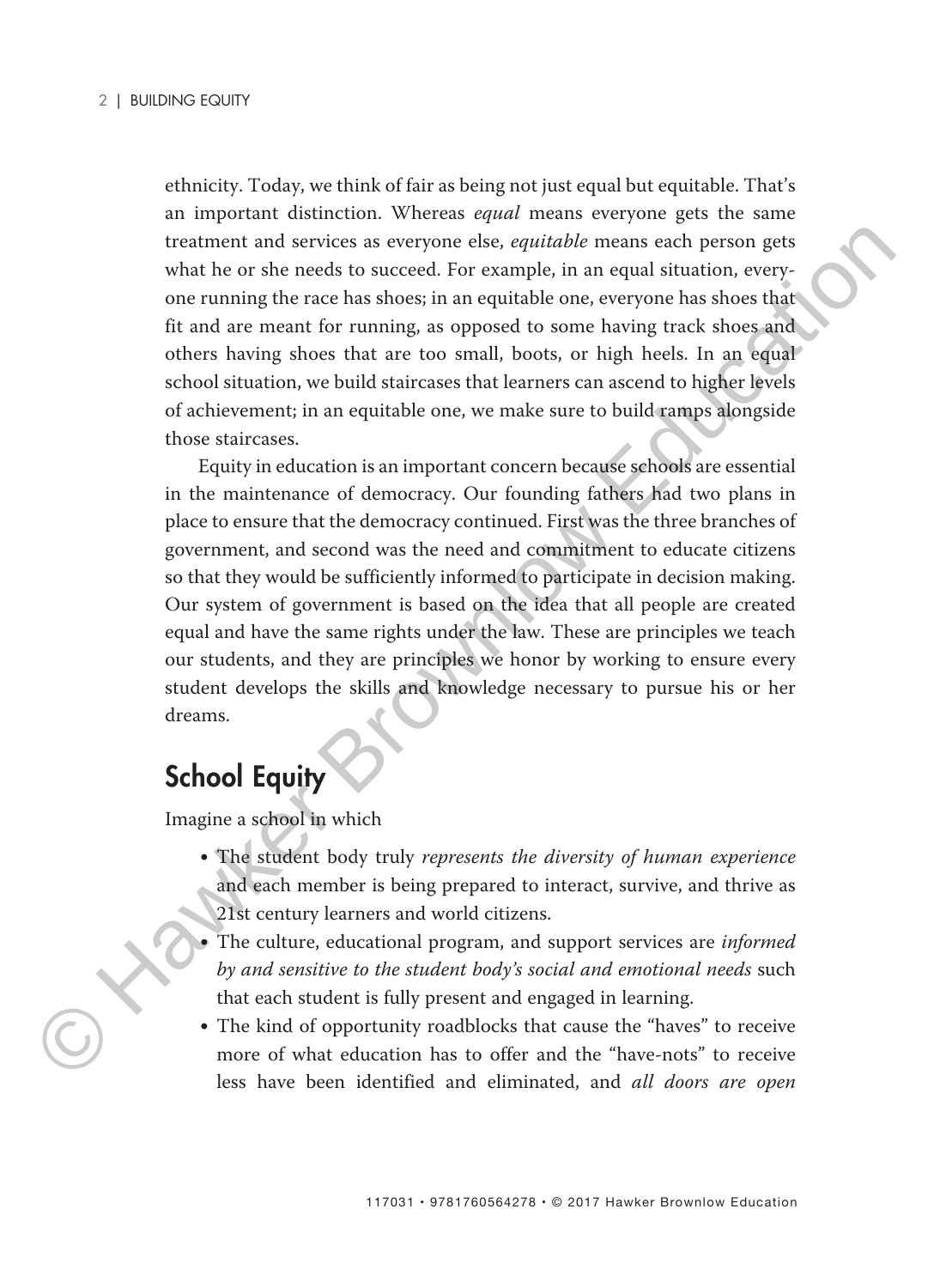*to opportunities* to engage each student in challenging learning experiences.

- *Instructional excellence* is the norm, and each member of the instructional team is not just committed to professional mastery but also supported in a way that allows for its development and demonstration.
- The student body is *motivated and supported* to discover their passions and advance toward positive personal, familial, social, civil, and vocational goals and opportunities.

Now imagine transforming your school into one that is fully aligned with these principles and pursuing this overall vision. To that end, we have developed an organizational structure called the Building Equity Taxonomy (BET) and a set of aligned data-collecting tools—the Building Equity Review (BER) and Building Equity Audit (BEA). Our work to date in over 200 schools in Southern California and hundreds more throughout the United States encourages us to believe that this structure and these tools, applied in tandem, will help you clarify the equity concerns you have about your school and respond by initiating responsive equity-building practices. We offer this book to support your work to map a vision of equity for your school and promote concrete action to achieve it. • Instructional excellence is the norm, and each member of the instructional carrier is not just committed to professional master but also simported in a way is motivated and supported to discover their passions and advan

## **The Building Equity Taxonomy**

The Building Equity Taxonomy (see Figure I.1) focuses on the equitable practices and outcomes that support critical standards of equity in a school or district.

As illustrated in the figure, the taxonomy has five levels, each of which will be explored further in the chapters to come:

**1. Physical Integration.** Equitable schools are diverse ones, and they value their students' differences and unique experiences with the world. In Chapter 1, we focus on integration efforts and broaden the lens from a focus on race and ethnicity to include class, gender, language, ability, religion, and sexual orientation.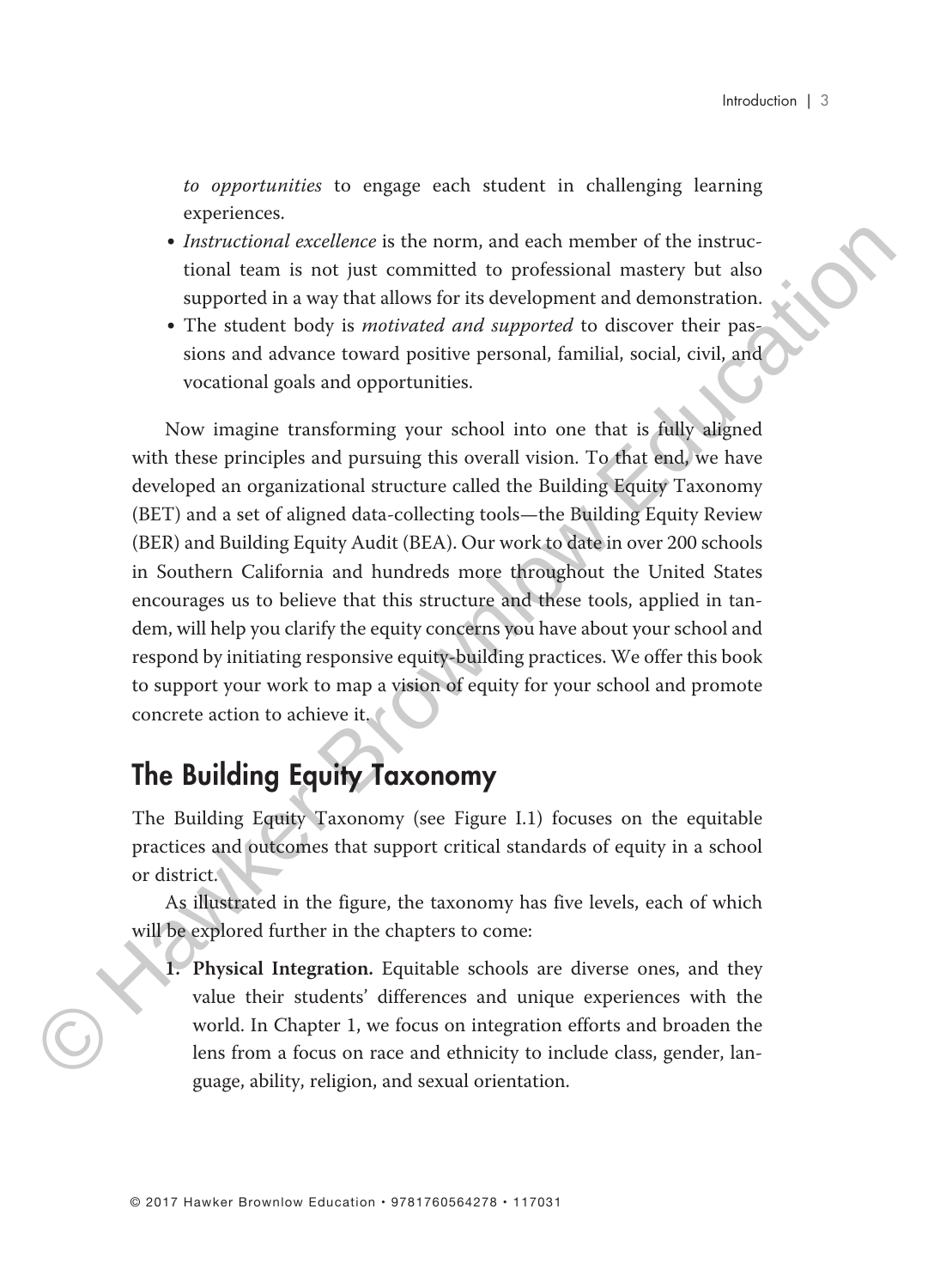- **2. Social-Emotional Engagement.** Equitable schools address the needs of the whole child. In Chapter 2, we explore social aspects of the learning environment, including the creation of a welcoming climate as well as the value of restorative practices and efforts to improve student attendance.
- **3. Opportunity to Learn.** Equitable schools analyze and challenge the structural aspects of the curriculum and identify areas that hinder students' opportunities to engage in deep learning. In Chapter 3, we focus on human and social capital within schools as well as compensatory and adaptive approaches to learning. We explore the ways in which school systems can provide students with opportunities based on *their* needs, which may differ from the needs of peers in the same class or school.
- **4. Instructional Excellence.** Equitable schools provide all students with an excellent education that allows them to collaborate with other learners. In Chapter 4, we review the types of learning environments that students deserve—ones that include clearly articulated learning targets, well-defined measures of success, and tasks that are rigorous and aligned. We focus on the implementation of the gradual release of responsibility as a framework to ensure that students develop confidence and competence.
- **5. Engaged and Inspired Learners.** Equitable schools see all students as capable and accomplished learners who are constantly building and reinforcing their identity and agency. Students are empowered to use their education to pursue new interests, skills, and aspirations, and the school provides support in the form of viable action plans and opportunities. In Chapter 5, we look at how students can learn to direct their own learning and identify what else they must learn to reach their dreams. learning environment, including the creation of a welcoming dimate<br>
as well as the value of restorative practices and efforts to improve<br>
student attendance.<br>
3. Opportunity to Learn. Equitable solonols analyze and challe

Each level in this taxonomy is an integral component of an equitable and excellent schooling experience. Unless all are addressed, schools will fall short of providing students with the education they deserve. For example, many